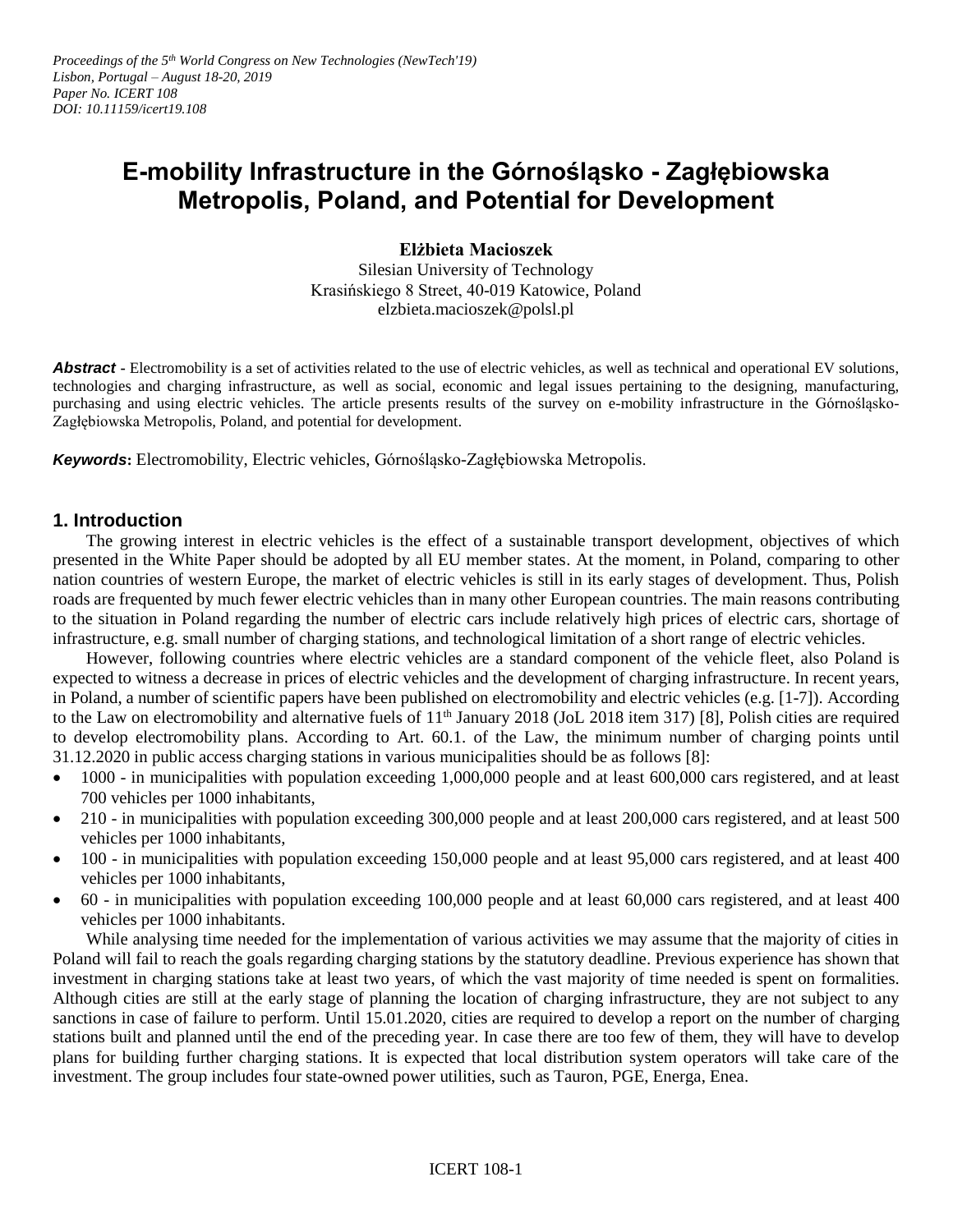The article presents results of the e-mobility infrastructure survey in the Górnośląsko-Zagłębiowska Metropolis, Poland, including the potential for development.

## **2. Guidelines for the operation of electric vehicle charging infrastructure**

Greenway Polska specified technical and design guidelines for EV charging infrastructure [9]. In case charging infrastructure is situated in public space it is advisable to do the following [9]:

- in densely developed areas without guarded car parks, certain percentage of parking places should be earmarked for charging stations (10-20%),
- design charging hubs. Such hubs are locations with a series of multiple charging points next to each other (e.g. 10-20). Such hubs facilitate access to the power network due to the economy of sale (it is easier and cheaper to build a series of charging points, rather than develop individual charging points in various locations), and shorter queues of cars waiting for charging. The establishing of such hubs in the vicinity of companies or residential estates facilitates their convenient use by citizens,
- install public AC charging stations in case such a demand is expressed by citizens. It expresses a market oriented bottomup approach which proved efficient in Amsterdam (one of leading cities in the Europe promoting the use of electric vehicles),
- special attention should be put to charging of electric taxes and other utility vehicles. Such users can generate a considerable stream of revenue and they occupy charging stations for a longer period,
- in densely populated locations, it is necessary to coordinate the development of charging stations to optimize charging infrastructure (and perhaps also certain charging hubs).

In case of developing charging infrastructure for electric vehicles next to multi-family buildings and office facilities, it is advisable to do the following [9]:

- require administrators of private car parks/garages to allow individuals to add or improve cabling to install and operate charging stations at their parking places,
- require private car parks/garages to provide a certain number of charging stations,
- educate major decision makers, such as members of citizen councils, administrators etc. as regards technical and safety requirements, as well as advantages of charging infrastructure (e.g. California),
- encourage companies to install charging points in their office facilities/garages (e.g. France and Great Britain),
- require new buildings to be adjusted for fitting charging stations. During designing and building, this does not involve any major cost. Such improvements may include new cables for charging stations placed in walls, floors or ceilings in the vicinity of car park facilities (e.g. London and number of cities in California). The EU drafted regulations regarding the implementation of the above solutions by 2025. Moreover, new building projects should include charging stations for electric vehicles, and their number should correspond to certain percentage of all parking places. Enough that 10% of parking places are designated to enable charging of electric vehicles and are fitted with relevant vertical and horizontal signs.

### **3. Identification of e-mobility infrastructure in the Górnośląsko-Zagłębiowska Metropolis, Poland**

As regards the accessibility of charging infrastructure, a crucial role is played by time needed to access a charging location. Thus, the primary factor decisive regarding the accessibility of charging points is their number and deployment. Fig. 1 presents results of the survey on public access charging points in the Górnośląsko-Zagłębiowska Metropolis.

It is assumed that the impact area of a given charging point is a range from which prospective users of electric cars can walk to a charging point without much fatigue. In Poland, the distance is not regulated by any planning standards. Regarding this particular issue, the survey and conducted analyzed (Fig. 1) indicates unsatisfactory transport accessibility (several charging points for electric vehicles per each city, distributed location of charging points).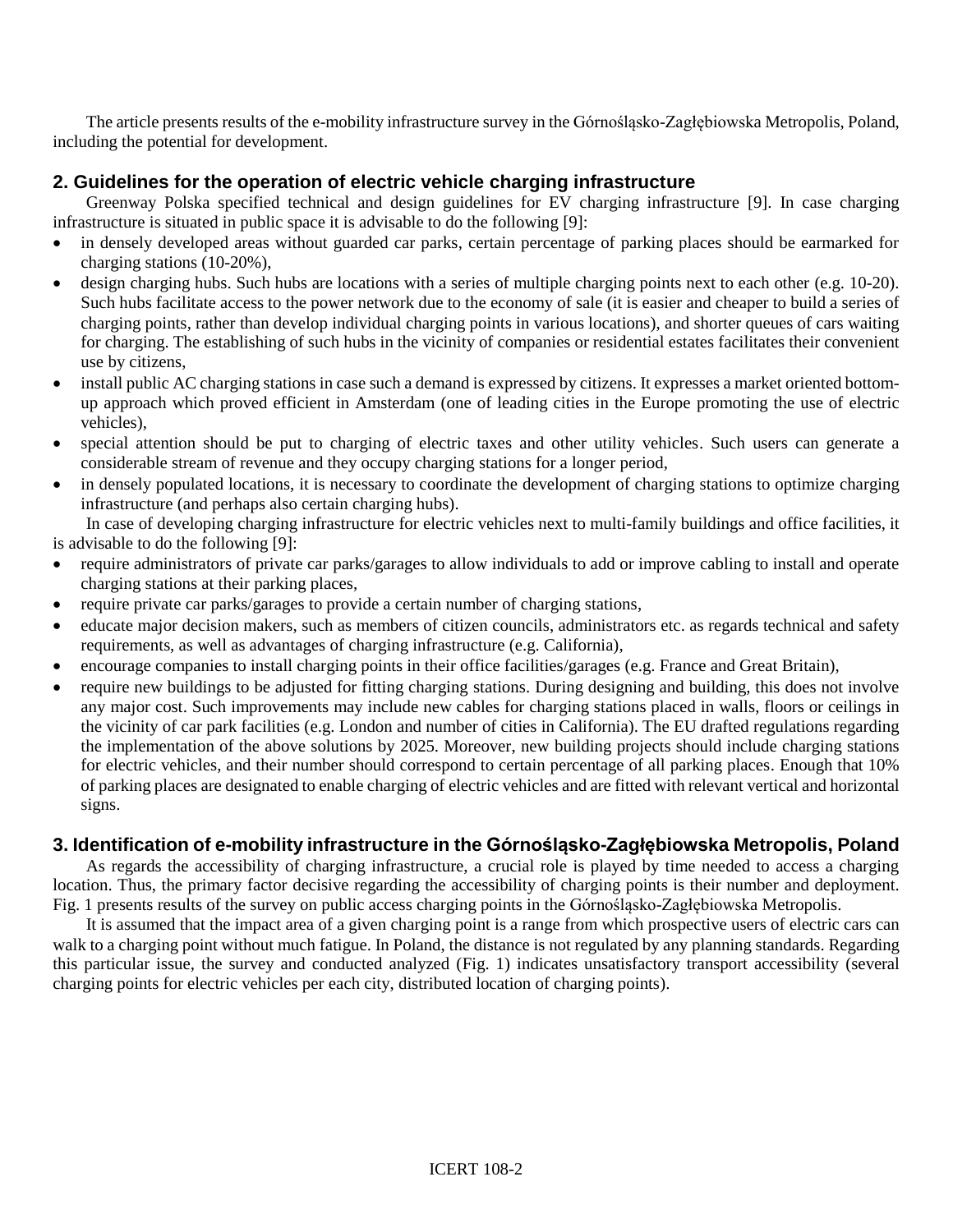

Fig. 1: Survey of public access charging points for electric vehicles in Górnośląsko-Zagłębiowska Metropolis, Poland.

### **4. Prospects for development in electromobility - strategic documents on the future development in cities comprising the Górnośląsko - Zagłębiowska Metropolis**

Following other cities in the world and in Poland, the Górnośląsko - Zagłębiowska Metropolis show growing interest in electromobility. It promotes economic development in the region and contributes to a growing number of charging stations for electric vehicles. Considering the above, strategic planning documents by the local government have set directions for the development of electromobility and the use of electric vehicles. Some of the objectives are as follows [10-14]:

- promoting electric and hybrid vehicles by exempting them from specific requirements restricting access to city centres, free parking etc.,
- supporting projects related to the use of low emission vehicles (hybrid and electric cars),
- promoting alternative low emission fuel buses, e.g. with electric, hydrogen and hybrid engines. Apart from zero emission, electric buses have lower noise emission, which is particularly important in leisure areas and pedestrian zones,
- supporting the use of low emission vehicles, in particular exhaust gas emission and change of propulsion to hybrid, alternative fuels and finally electric engines in line with EU recommendations,
- gradually shifting to more environmentally friendly transport. The use of electric, hydrogen and hybrid engines not only reduces pollution, but also noise. This means that in cities the majority of cargo could be transported at night,
- gradually eliminating conventional cars from our cities (reduction by half until 2030 and total ban until 2050); this process, however, need to be accompanied by the development of infrastructure to replenish fuel and charge batteries.

It should be emphasised that strategic documents setting new directions for future development of electromobility and the use of electric vehicles in cities of the Silesia Region state that the development should coincide with much environmental focus to reduce potential threat to health and life of citizens.

## **5. Conclusions**

There are many challenges for the development of charging infrastructure in the Górnośląsko-Zagłębiowska Metropolis, such as purchase/lease land for charging stations, optimised deployment, use of existing power infrastructure, and funding for the development of charging stations. Yet another challenge is still long charging time. For this reason, the development of EV charging capacity faces limitations of the transport network and those limitations are an important factor determining locations of such stations. While looking for optimised locations, one should consider such factors as time necessary to charge an electrical vehicle (minimum 30 minutes), travelling range, number of electric vehicles in a given area, density of population, availability of parking places (to be designated for EV charging), accessibility of power infrastructure, land ownership structure and distances between charging points in various agglomerations to ensure the most convenient travelling between cities.